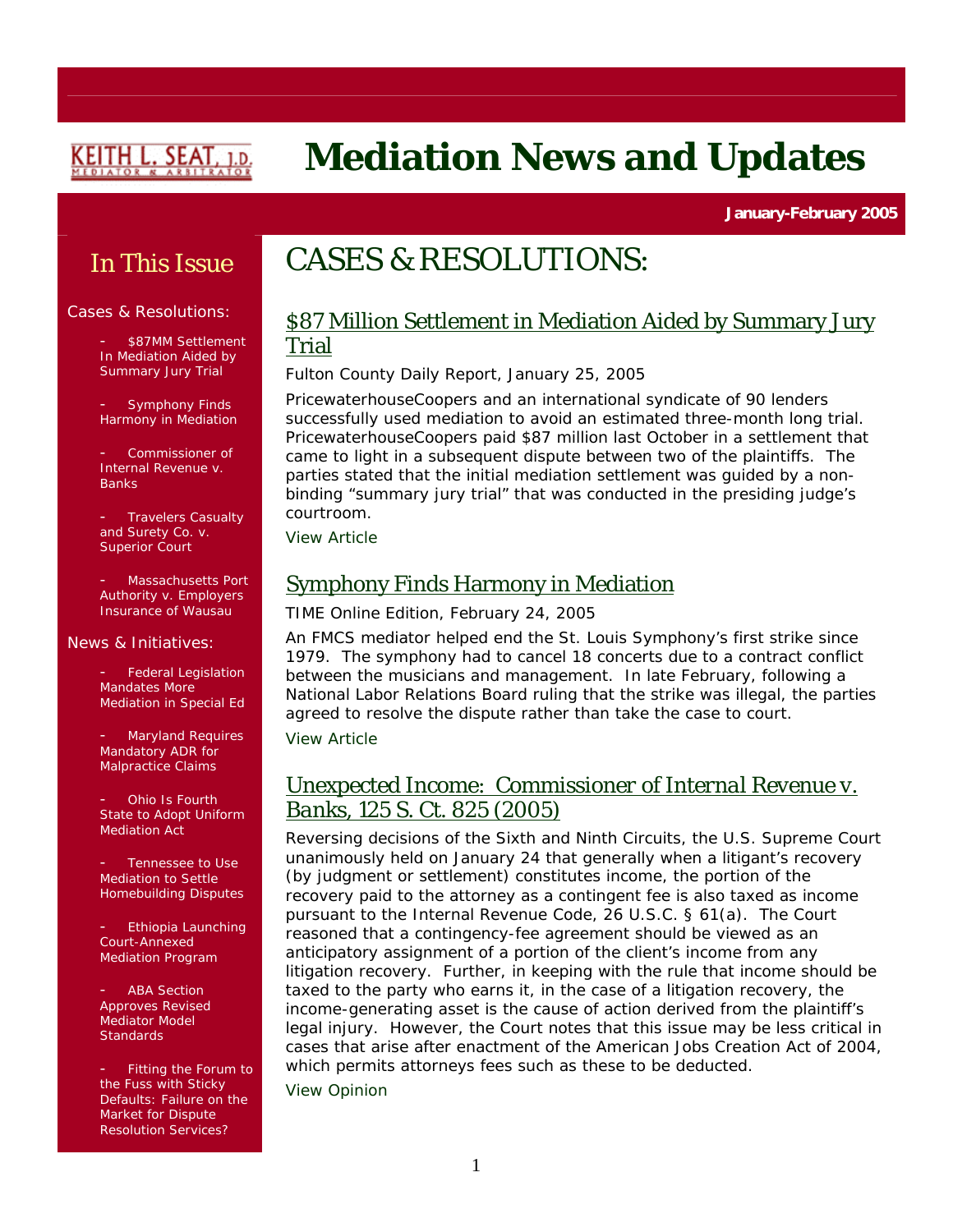Party While You Work: Neutral Raises Questions by Inviting Counsel to Out of Town Party

- *Three Little Pigs Go to Mediation* 

## Mediator Cannot Be Decision-maker: *Travelers Casualty and Surety Co. v. Superior Court*, B176030 (Cal. App. 2d Dist. 2005)

The California Court of Appeals held that a settlement judge, acting as a mediator, cannot be the decision-maker, and that a mediation is not an "actual trial" as the settlement judge stated in a written order. Judge Peter D. Lichtman was appointed as settlement judge to help seek resolution between the Roman Catholic Diocese of Orange's liability insurers and the victims of alleged childhood sexual abuse by various priests. After contention with the parties, Judge Lichtman released a lengthy written "order," stating his determination of the reasonable settlement value of plaintiffs' claims based upon his view that the insurers had stymied attempts to settle the case. The appellate court did expressly state that a mediator may be evaluative and provide views to the parties, but may not issue "findings" or attempt to coerce the participants and thus vacated and sealed the mediation "order." Subsequent news accounts reported that Judge Lichtman has been replaced as the mediator in the case.

[View Opinion](http://caselaw.lp.findlaw.com/data2/californiastatecases/b176030.pdf)

## Listen to the Mediator?: *Massachusetts Port Authority v. Employers Insurance of Wausau,* No. 95-3079-A (Mass. Super. Ct. 2004)

A Massachusetts trial court denied motions for summary judgment, holding that the defendant insurance company's failure to heed the advice of mediators could constitute evidence of bad faith refusal to settle. Surprisingly, even though Massachusetts law provides confidentiality for communications made during mediation, the court relied on the substantive views of three different mediators during various mediations over a four year period as evidence of the defendant's bad faith settlement practices. [View Opinion](http://mysite.verizon.net/vze4cdc2/sitebuildercontent/sitebuilderfiles/massportvwausau.pdf)

# NEWS & INITIATIVES:

## Federal Legislation Mandates More Mediation in Special Ed

Continuing the federal government's trend toward mediation, federal legislation was enacted in December to expand use of mediation to resolve special education disputes. P.L. 108-446 reauthorizes and enhances the *Individuals with Disabilities Act*, requiring states to provide voluntary, confidential mediation services to help parents resolve disputes arising under the Act. The act also permits agencies to adopt procedures to encourage parents who chose not to use mediation to meet with disinterested parties who can explain and encourage mediation.

*[View P.L. 108-446](http://www.ectac.org/idea/Idea2004.asp?text=1)*

## Maryland Requires Mandatory ADR for Malpractice Claims

*ADRWorld.com*, January 14, 2005 Maryland adopted mandatory alternative dispute resolution for medical

## **Mediation Quote**

"Peacemaking offers an opportunity to explore and discover that which is as yet unimagined."

– Douglas Noll, *Peace*making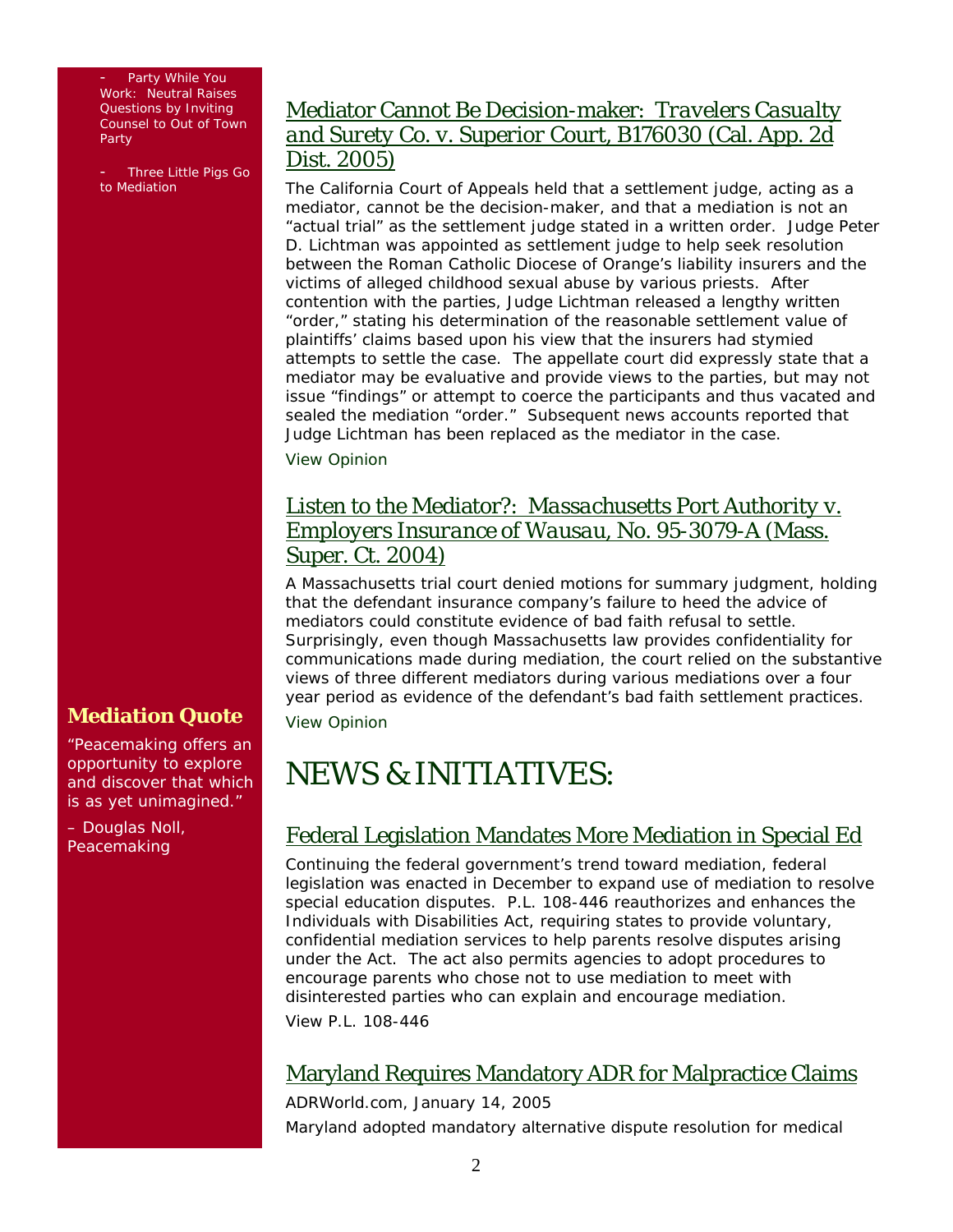## **Contact Information**

Please contact Keith with dispute resolution questions and any matters or issues that might be suitable for mediation or facilitation:

KEITH L. SEAT,

 Keith L. Seat, J.D. Mediator and Arbitrator Six Whitehall Court Silver Spring, MD 20901

 Tel: 301-681-7450 Fax: 301-681-9243 Cell: 301-523-5535 [kseat@keithseat.com](mailto:kseat@keithseat.com) [www.keithseat.com](http://www.keithseat.com/)

malpractice cases on January 12, joining a number of other states. Under Maryland's new law, all malpractice cases will be referred to ADR, including mediation, neutral fact-finding, or neutral case evaluation, within 30 days after a defendant files an answer to a complaint, unless the court finds that it would not be useful in resolving the case or all parties agree to forego the process. Parties will be responsible for choosing an ADR neutral or provider, and covering their fees and costs. Mediators are required to adhere to the state's ADR standards of practice and the law permits rules requiring experience with medical malpractice claims.

[View Article \(subscription required\)](http://www.adrworld.com/sp.asp?id=27372)

## Ohio Is Fourth State to Adopt Uniform Mediation Act

### *ADRWorld.com*, February 8, 2005

Ohio enacted the Uniform Mediation Act on January 28, which will go into effect in six months, after training on the law. Ohio is the fourth state to adopt the act (following Illinois, New Jersey and Nebraska). Ohio's version closely tracks the model statute, but deviates from the model by authorizing withdrawal if a mediator becomes uncomfortable with a legal representative's participation, and by permitting a non-party to pierce the confidentiality of mediation if a judge or arbitrator determines after a hearing that the confidential information is not otherwise available and disclosure is necessary to prevent a "manifest injustice."

[View Article \(subscription required\)](http://www.adrworld.com/opendocument.asp?Doc=8HoTO1HXS4)

### Tennessee Using Mediation to Settle Homebuilding Disputes

### *ADRWorld.com*, January 28, 2005

Tennessee launched a new mediation program in February in response to growing dissatisfaction among homeowners about the state agency's slow pace of resolving contracting disputes. The agency does not have authority to compel mediation, so has established a "Problem Contractor List" to publicly identify contractors who fail to respond to mediation.

[View Article](http://www.adrworld.com/opendocument.asp?Doc=OjwRJKFVoq) (subscription required)

## Ethiopia Launching Court-Annexed Mediation Program

### *Africa News*, February 6, 2005

Recognizing that mediation is a "world-wide trend," the Ethiopian Supreme Court is launching a pilot mediation system next month to help settle commercial disputes. The program aims to resolve cases using experts drawn from various professions, but without legal expertise. Trainers from Nigeria, Gambia, Malawi, Canada and the United States will train 120 new mediators; 30 have already received training. Mediation guidelines outlining pay, relationship with the courts, and a code of conduct is being prepared. Following the pilot project, the Ethiopian high court hopes to expand the mediation program to all regional courts.

## ABA Section Approves Revised Mediator *Model Standards*

### *ADRWorld.com*, February 17, 2005

The ABA's Dispute Resolution Section endorsed revisions to the *Model Standards of Conduct for Mediators* in February and is reaching out to other ABA sections to build support for adoption by the ABA House of Delegates in August. The first update to the *Model Standards* in ten years, the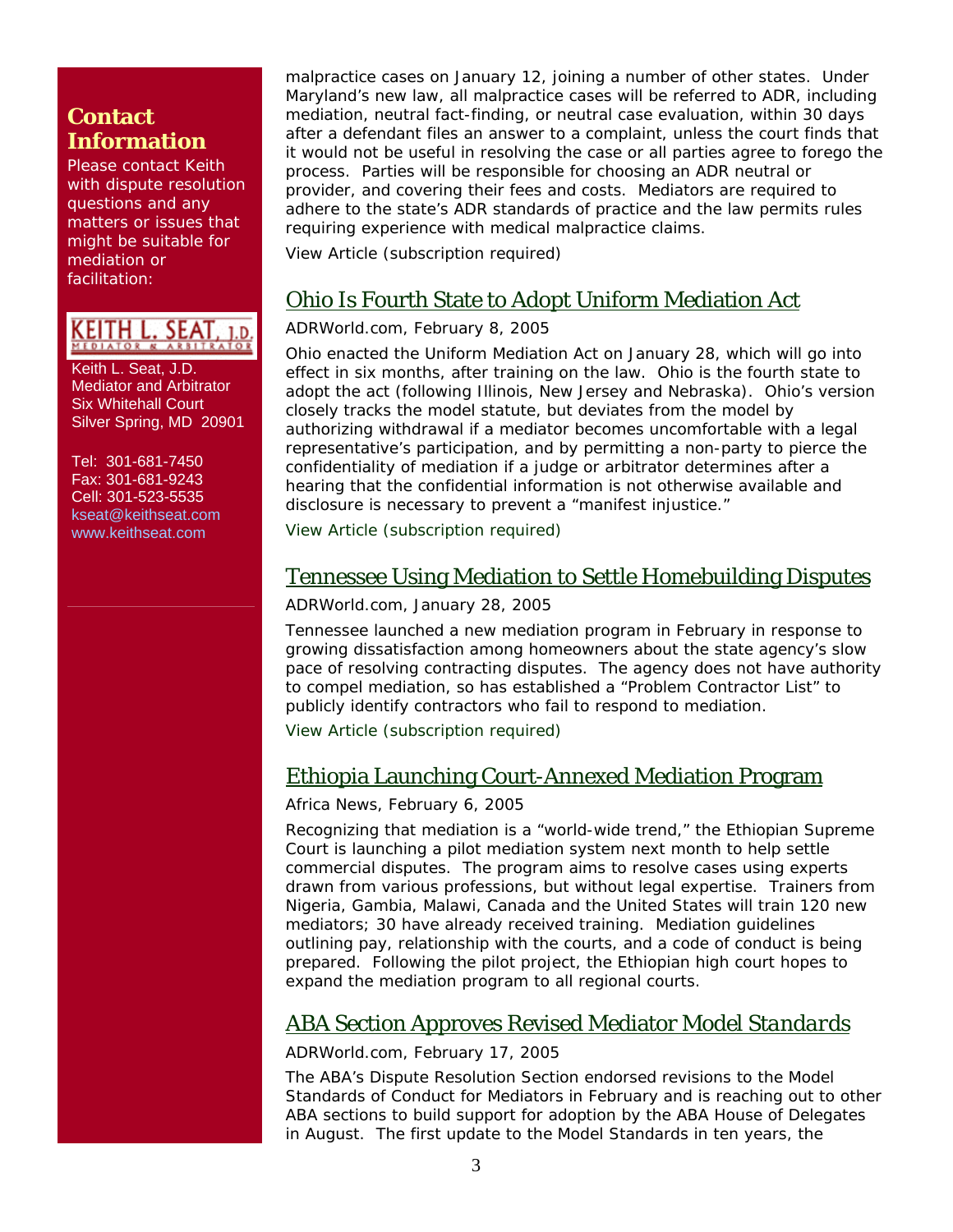revisions expand on the areas of impartiality, disclosure, and confidentiality, and provide additional guidance for mediators on advertising and process quality. Notably, the revisions permit incidental gifts to be accepted by mediators in certain circumstances, but do not allow the parties to waive conflicts of interest. The final draft *Model Standards* were released in December by the ABA, the American Arbitration Association and the Association for Conflict Resolution.

*View* [Model Standards](http://moritzlaw.osu.edu/dr/msoc/pdf/dec2004_draft_final.pdf)*; [View Article \(subscription required\)](http://www.adrworld.com/sp.asp?id=27393)*

## Maurits Barendrecht and Berend R. de Vries, "*Fitting the Forum to the Fuss with Sticky Defaults: Failure on the Market for Dispute Resolution Services?,*" Tilburg Law and Economics Center, Tilburg University (The Netherlands, June 2004)

In *Fitting the Forum to the Fuss with Sticky Defaults*, the authors neutrally examine the significant issue of why empirical evidence (mostly based on U.S. data) shows high satisfaction with mediation, and ADR generally, but underutilization unless parties are compelled by courts or pre-dispute contractual provisions. The article explains that it is very difficult for disputants to opt out of the default method of dispute resolution, which is litigation or, more precisely, "lawyer-assisted negotiations in the shadow of the possibility of litigation." In short, the default is "sticky," which occurs for many reasons. First, moving away from the default generally requires both (or all) parties to agree on the alternative at a point when they don't want to agree with each other on anything. Second, there are a large number of psychological/cognitive, strategic/tactical, and institutional/structural factors that make it hard to move from the default position. These include reactive devaluation (of the idea of mediation or anything else suggested by the other side), ambiguity about types of mediation and whether there will be any resolution in mediation, and uncertainty over the extent parties are "disarming" by entering into mediation.

The article emphasizes the importance of not concluding that parties are achieving their preferences by the mere fact that they are not easily able to move away from the sticky default and the underutilization of mediation. Nor is additional information about mediation sufficient by itself to address this market failure; mediation will not be able to prove itself in the marketplace due to the unusual nature of the dispute resolution market. It is important for courts to encourage mediation and for public policy to be determined in a way that furthers the true preferences of informed users of dispute resolution services.

*[View Abstract \(link to article\)](http://ssrn.com/abstract=572042)*

## Party While You Work: Neutral Raises Questions by Inviting Counsel to Out of Town Party

#### *New York Law Journal*, January 19, 2005

The special master seeking to settle asbestos litigation in New York City has stirred controversy with her plans for an April party at her Arizona home to which she has invited all counsel in the asbestos cases. The special master, Laraine Pacheco (who is paid \$368,000 per year by the parties), is a well-regarded mediator who often encourages parties to get to know each other as people, which has helped her settle hundreds of asbestos claims